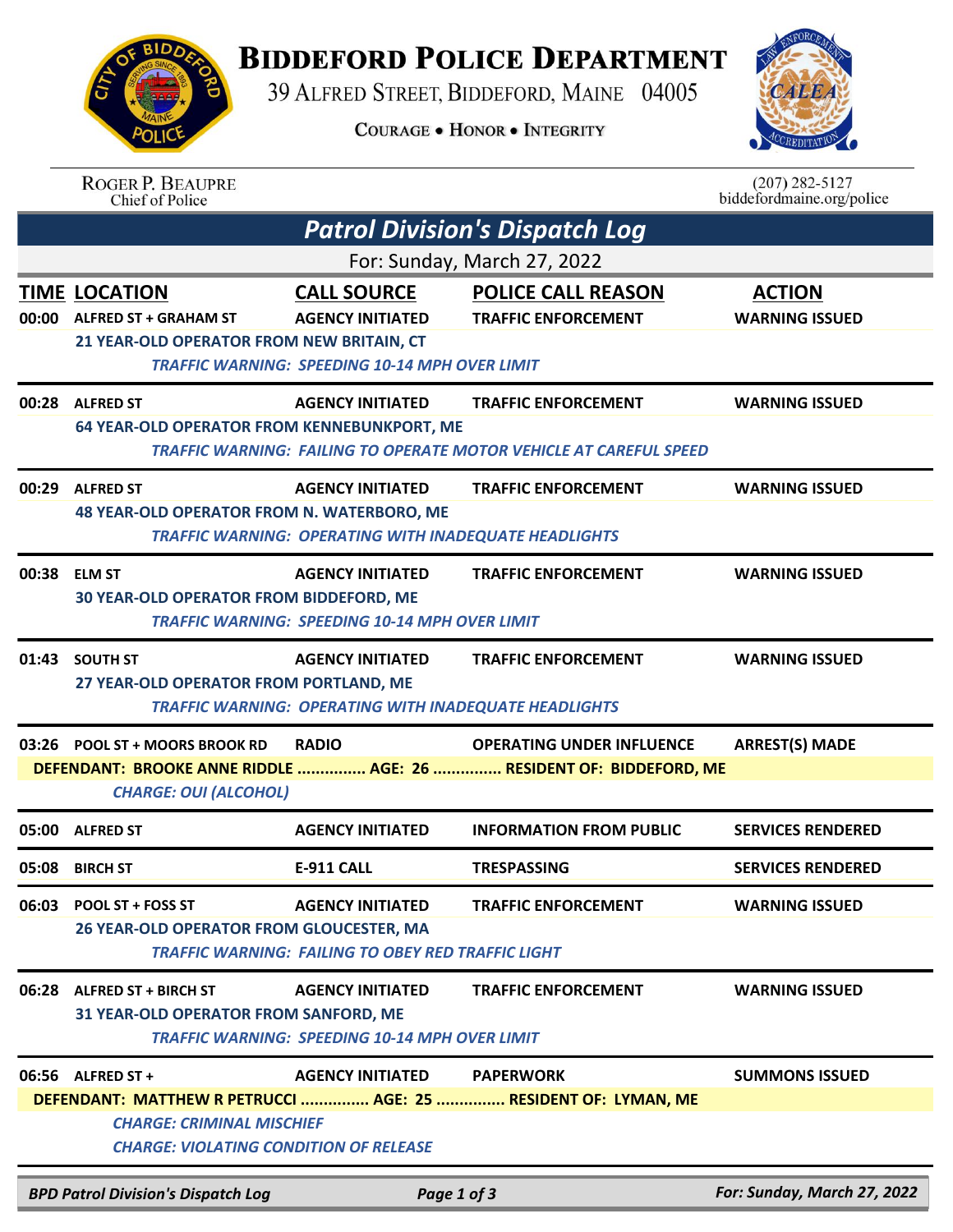| 07:06 | <b>TIME LOCATION</b><br><b>MAIN ST + FRANKLIN ST</b><br>37 YEAR-OLD OPERATOR FROM SACO, ME | <b>CALL SOURCE</b><br><b>AGENCY INITIATED</b>                                    | <b>POLICE CALL REASON</b><br><b>TRAFFIC ENFORCEMENT</b>                                                                              | <b>ACTION</b><br><b>WARNING ISSUED</b> |
|-------|--------------------------------------------------------------------------------------------|----------------------------------------------------------------------------------|--------------------------------------------------------------------------------------------------------------------------------------|----------------------------------------|
|       |                                                                                            |                                                                                  | TRAFFIC WARNING: OPERATE VEHICLE W/O VALID INSPECTION CERTIFICATE<br>TRAFFIC WARNING: OPERATING VEHICLE WITH INADEQUATE BRAKE LIGHTS |                                        |
|       | 07:20 OLD DOGS LN<br>32 YEAR-OLD OPERATOR FROM LEBANON, ME                                 | <b>AGENCY INITIATED</b><br><b>TRAFFIC WARNING: SPEEDING 10-14 MPH OVER LIMIT</b> | <b>TRAFFIC ENFORCEMENT</b>                                                                                                           | <b>WARNING ISSUED</b>                  |
|       | 07:56 ALFRED ST                                                                            | NON-EMERGENCY CALL ANIMAL COMPLAINT                                              |                                                                                                                                      | <b>DISPATCH HANDLED</b>                |
|       | 09:44 BEACON AVE                                                                           | NON-EMERGENCY CALL HARASSMENT                                                    |                                                                                                                                      | <b>SERVICES RENDERED</b>               |
| 10:23 | <b>MYRTLE ST</b>                                                                           | <b>AGENCY INITIATED</b>                                                          | <b>TRAFFIC ENFORCEMENT</b>                                                                                                           | <b>WARNING ISSUED</b>                  |
|       | 23 YEAR-OLD OPERATOR FROM SACO, ME                                                         |                                                                                  | TRAFFIC WARNING: OPERATE VEHICLE W/O VALID INSPECTION CERTIFICATE                                                                    |                                        |
| 10:30 | <b>SOUTH ST + BRADBURY ST</b>                                                              | <b>AGENCY INITIATED</b>                                                          | <b>TRAFFIC ENFORCEMENT</b>                                                                                                           | <b>WARNING ISSUED</b>                  |
|       | 42 YEAR-OLD OPERATOR FROM BIDDEFORD, ME                                                    |                                                                                  | TRAFFIC WARNING: OPERATING VEHICLE WITH INADEQUATE BRAKE LIGHTS                                                                      |                                        |
| 10:41 | <b>SUMMER ST</b><br>52 YEAR-OLD OPERATOR FROM BIDDEFORD, ME                                | <b>AGENCY INITIATED</b>                                                          | <b>TRAFFIC ENFORCEMENT</b>                                                                                                           | <b>WARNING ISSUED</b>                  |
|       |                                                                                            |                                                                                  | TRAFFIC WARNING: OPERATING VEHICLE WITH INADEQUATE MUFFLER                                                                           |                                        |
|       | 11:06 ALEXANDER DR                                                                         |                                                                                  | NON-EMERGENCY CALL ATTEMPTED/THREATENED SUICIDE SERVICES RENDERED                                                                    |                                        |
|       | 11:21 BEACON AVE                                                                           | NON-EMERGENCY CALL DISTURBANCE / NOISE                                           |                                                                                                                                      | <b>SERVICES RENDERED</b>               |
|       | 11:55 SULLIVAN ST                                                                          | E-911 CALL                                                                       | <b>DOMESTIC COMPLAINTS</b>                                                                                                           | <b>NEGATIVE CONTACT</b>                |
|       | 12:58 ALFRED ST                                                                            | NON-EMERGENCY CALL SHOPLIFTING                                                   |                                                                                                                                      | <b>NO ACTION REQUIRED</b>              |
|       | 13:42 MIDDLE ST                                                                            | NON-EMERGENCY CALL PARKING COMPLAINT                                             |                                                                                                                                      | <b>GONE ON ARRIVAL</b>                 |
|       | 14:51 BIDDEFORD GATEWAY CTR                                                                | NON-EMERGENCY CALL CRIMINAL MISCHIEF                                             |                                                                                                                                      | <b>SERVICES RENDERED</b>               |
|       | <b>15:06 MAIN ST</b>                                                                       |                                                                                  | NON-EMERGENCY CALL VEHICLE CRASH - POLICE ONLY                                                                                       | <b>STATE FORM TAKEN</b>                |
|       | 15:45 ALFRED ST                                                                            | <b>AGENCY INITIATED</b>                                                          | <b>SUSPICION</b>                                                                                                                     | <b>WARNING ISSUED</b>                  |
|       | 16:07 ALFRED ST                                                                            | <b>NON-EMERGENCY CALL BOLO</b>                                                   |                                                                                                                                      | <b>NEGATIVE CONTACT</b>                |
| 16:07 | <b>BOULDER WAY</b>                                                                         | NON-EMERGENCY CALL TRESPASSING                                                   |                                                                                                                                      | <b>FIELD INTERVIEW</b>                 |
| 16:13 | <b>DIAMOND ST</b>                                                                          | NON-EMERGENCY CALL CHECK WELFARE                                                 |                                                                                                                                      | <b>NEGATIVE CONTACT</b>                |
| 16:39 | <b>ELM ST</b><br>78 YEAR-OLD OPERATOR FROM ARUNDEL, ME                                     | <b>AGENCY INITIATED</b>                                                          | <b>TRAFFIC ENFORCEMENT</b><br>TRAFFIC WARNING: OPERATE VEHICLE W/O VALID INSPECTION CERTIFICATE                                      | <b>WARNING ISSUED</b>                  |
| 16:40 | <b>ALFRED ST</b>                                                                           | <b>RADIO</b>                                                                     | <b>OUT FOR FOLLOW UP</b>                                                                                                             | <b>SERVICES RENDERED</b>               |
|       | 16:44 DIAMOND ST                                                                           | <b>AGENCY INITIATED</b>                                                          | <b>COMMUNITY ENGAGEMENT</b>                                                                                                          | <b>SERVICES RENDERED</b>               |
|       |                                                                                            |                                                                                  |                                                                                                                                      |                                        |